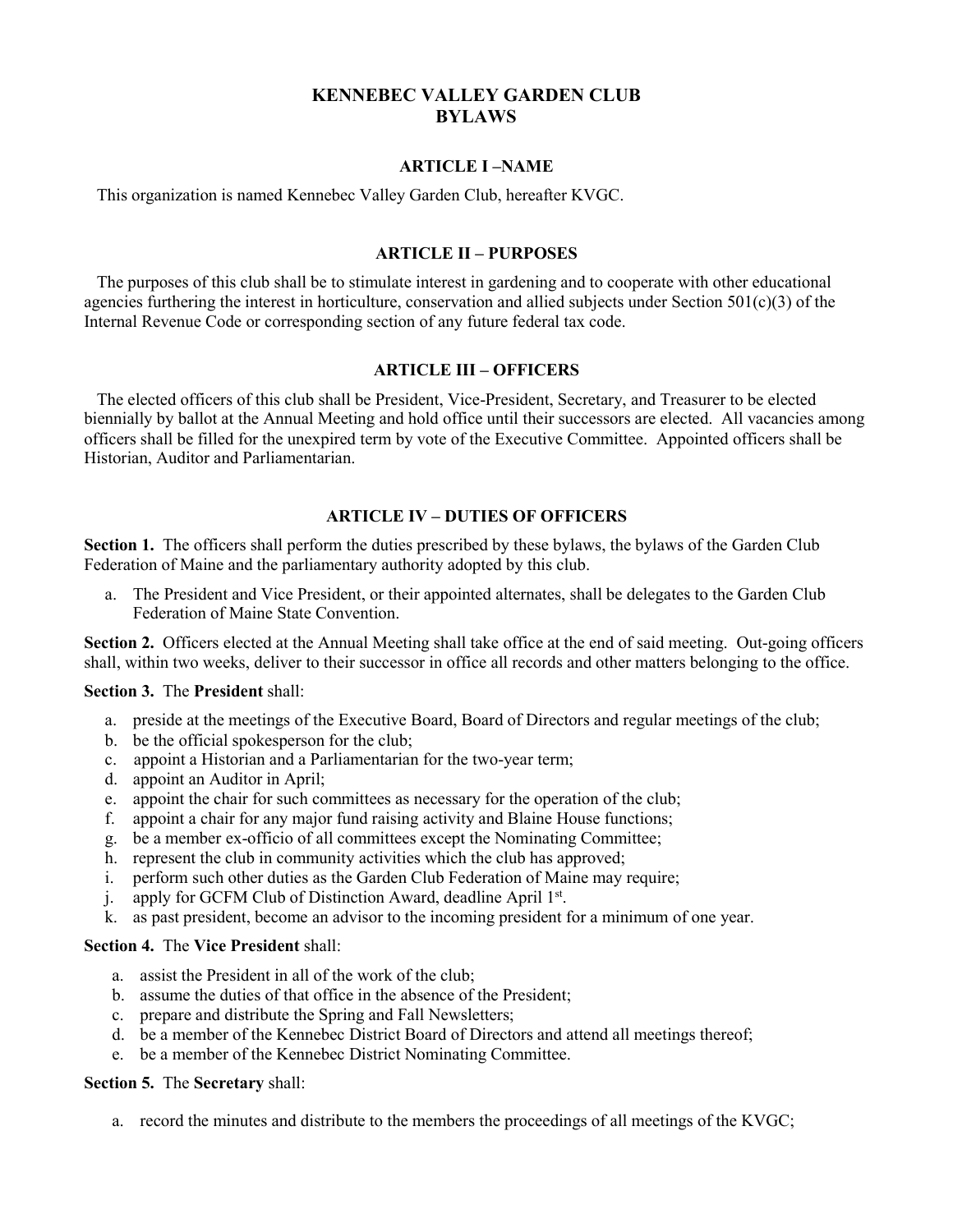- b. send a copy of the minutes of meetings to the President within two weeks of the meeting; be custodian of the minutes and official records pertaining to the office;
- c. using the Club Reporting Form in the GCFM Handbook, report the new slate of officers to the GCFM President, District Director and GCFM Corresponding Secretary in an election year;
- d. conduct any correspondence as directed by the President.

# **Section 6.** The **Treasurer** shall:

- a. compile and read Treasurer's current statement at each club meeting;
- b. compile and read a yearly report at the club's Annual Meeting;
- c. collect dues;
- d. receive all funds and deposit in the appropriate accounts;
- e. pay all bills properly submitted within thirty days;
- f. pay non-budgeted expenses ora budget overrun in excess of\$100.00 only upon the approval of the Executive Board;
- g. pay non-budgeted expenses ora budget overrun in excess of\$200.00 only on approval by the membership;
- h. pay all bills for the year before the end of the fiscal year (June 1<sup>st</sup>-May 31<sup>st</sup>);
- i. be a member of the Finance Committee;
- j. send to the GCFM Treasurer the state assessment per member as soon after mid-June aspossible, no later than August  $1<sup>st</sup>$ ;
- k. send dues statements to unpaid members on June 16<sup>th</sup>; ;
- 1. send a list of members to the KVGC Yearbook Chair on July 1<sup>st</sup>;
- m. annually file the e-postcard (990-N) which must be filed electronically by October 15 of each year, and should preferably be done before the end of September of each year;
- n. send to the President a copy of the acceptance by the IRS of the e-postcard (990-N) filing;
- o. send to the GCFM Treasurer the state assessment for each new member after receiving the first year's dues;
- p. have the books audited no later than the August meeting;
- q. have all non-budgeted bills approved by the Finance Chair or President;
- r. order *The National Gardener* for each new member upon receiving the first year's dues*.*

# **Section 7.** The **Historian** shall:

- a. keep copies of all club yearbooks;
- b. keep a scrapbook of all club activities.

# **Section 8.** The **Parliamentarian** shall:

- a. be a member of the Bylaws Committee;
- b. serve as the President's advisor and consultant on procedural matters following the club's bylaws and the parliamentarian authority adopted by these bylaws;
- c. keep a file of current Club Bylaws.

# **Section 9.** The **Auditor** shall:

- a. examine all the books of the Treasurer after the close of the fiscal year;
- b. prepare a written report to be read by the Secretary and adopted by the membership at the August Meeting.

# **ARTICLE V – EXECUTIVE COMMITTEE**

# The **Executive Committee** shall:

- a. consist of the elected officers of the club;
- b. transact business between meetings of the Board of Directors and in emergencies;
- c. report electronically all business transacted to the membership;
- d. meet at the call of the President with due notice;
- e. appoint a member to fill the unexpired term of any office which becomes vacant;
- f. require three members for a quorum.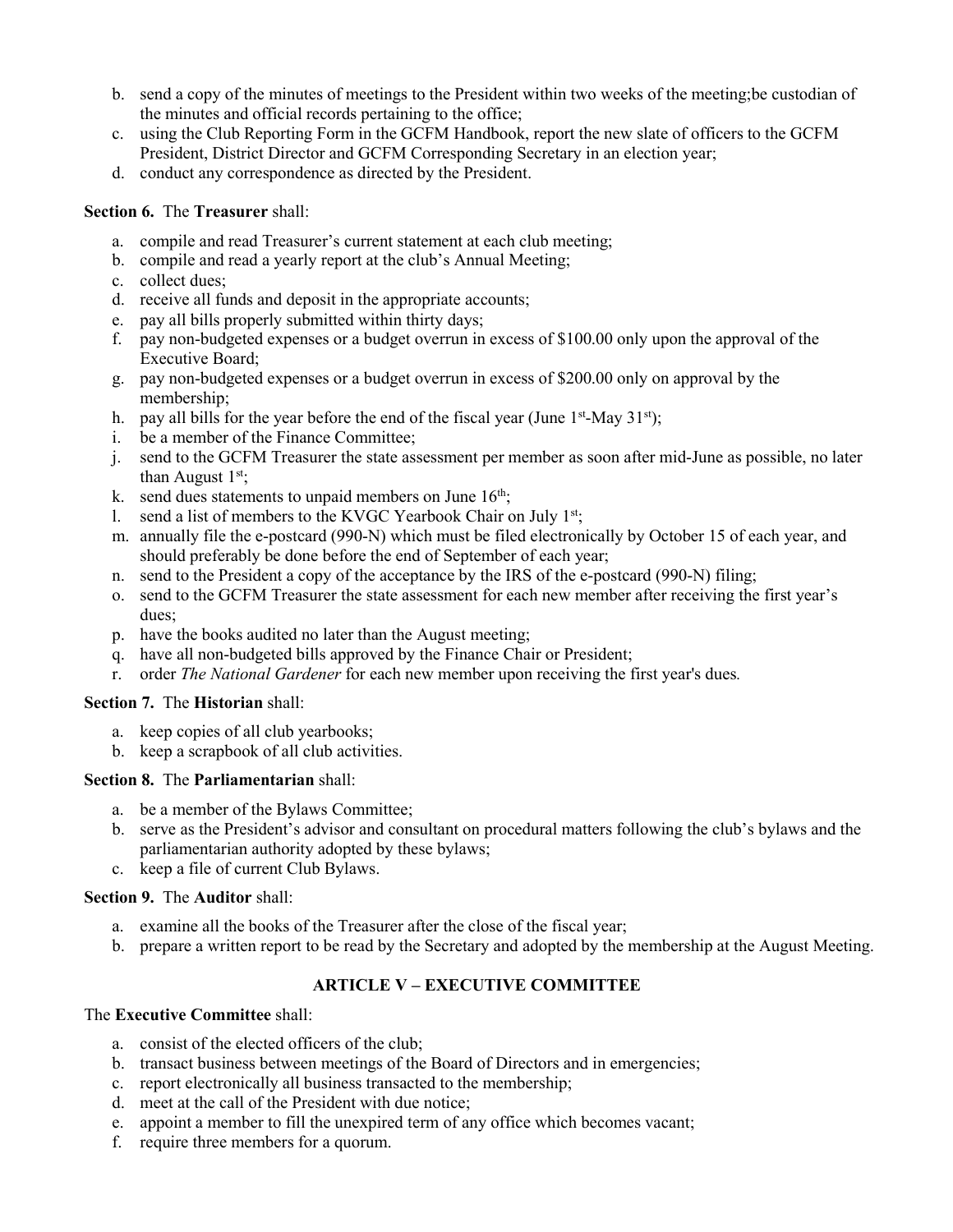### **ARTICLE VI – BOARD OF DIRECTORS**

#### **The Board of Directors** shall:

- a. consist of the officers of the club and its committee chairs;
- b. manage the affairs of the club;
- c. meet at least twice a year: before the Annual Meeting, mid-winter and at the call of the President;
- d. require nine members for a quorum.
- e. report electronically all business transacted to the membership

# **ARTICLE VII – MEETINGS**

**Section 1.** Meetings shall be on the first Tuesday of each month from April to November, inclusive, at 1:00 p.m., unless otherwise stated.

**Section 2.** The regular meeting in June shall be known as the Annual Meeting and shall be for the purpose of electing officers, receiving written reports of officers and committees, and for any other business that may arise.

**Section 3.** Special meetings may be called at any time by the Executive Committee with due notice.

**Section 4.** There shall be at least seven meetings per year as required by National Garden Clubs, Inc. (NGC) guidelines.

**Section 5.** At regular meetings, 25% of the current active membership shall constitute a quorum.

# **ARTICLE VIII – MEMBERSHIP**

Section 1. Any person regardless of race, color, creed or sex who resides in Kennebec County and is interested in the purpose of the club is eligible for membership providing they agree to the requirements of an active member as quoted in the club's bylaws Article VIII Membership, Section 5.

**Section 2.** The Membership Chair shall receive the completed application form of each potential member and the signed agreement to the requirements of active membership. The first year's dues which shall be forwarded to the club treasurer shall accompany the application form.

**Section 3.** Upon receipt of an application and dues, the committee shall send the new member a letter of welcome, yearbook and bylaws. The new member will receive a year's subscription to *The National Gardener* magazine.

The URL address to the NGC website is **http://gardenclub.org/** and the sign-on to the Login Member area is Username "Member" and Password is "pumpkin".

For the GCFM website the URL is **http://www.mainegardenclubs.org/** Member Login is Login ID "Member" and Password is "pinecone".

KVGC Website's URL is **http://kennebecvalleygardenclub.org/**.

To access meeting minutes, newsletters, documents and the current member list, go to the Members Only tab at the top of the website menu bar and click on any one item on the drop down list and sign on with the user name "kvgc2016" and password "pinecone".

**Section 4.** A sponsor shall be named for each new member. The sponsor shall contact the new member, make introductions to the membership, explain the workings of the club and keep the new member actively involved.

**Section 5.** Membership shall consist of Active, Associate, Life, and Honorary members.

#### An **Active Member**:

- a. contributes to the club activities;
- b. may hold office;
- c. must serve as a committee chair or member;
- d. serves on the hostess committee;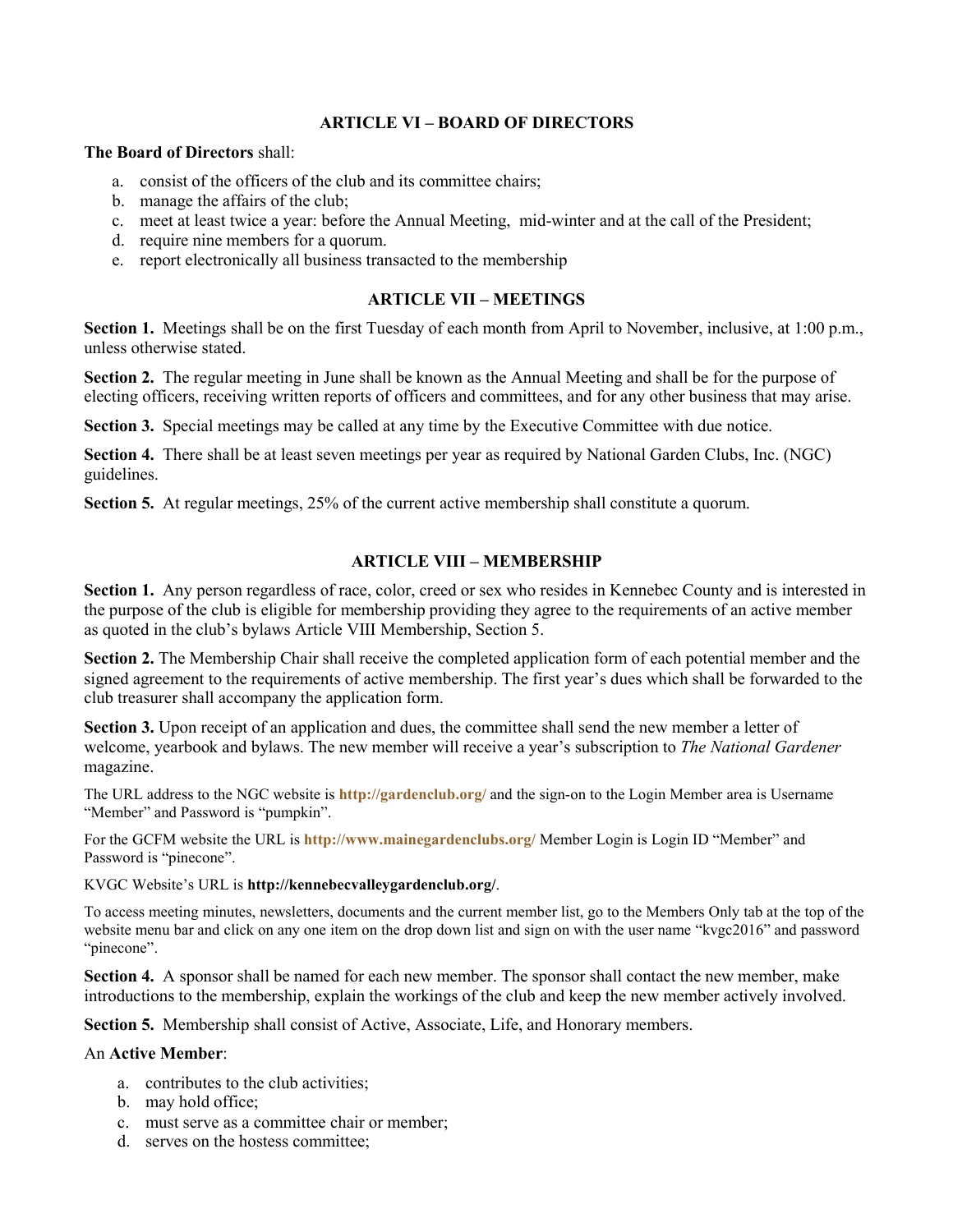- e. supports activities of the club;
- f. may become an Associate Member after at least five years membership, upon written request and an affirmative vote of the Board of Directors.

# An **Associate Member**: (Limited to ten)

- a. will be welcome to attend any meeting or function of the Club;
- b. has no vote in the policy of the club;
- c. needs not take part in its work except as a volunteer;
- d. may request reinstatement to active status by submitting a written request to the Secretary.

### A **Life Member:**

- a. shall have held membership in KVGC at least ten years
- b. shall have given outstanding service to the club;
- c. honor shall be conferred by the Board of Directors.

# An **Honorary Member:**

**s**hall be extended as a matter of courtesy to the spouse of the Governor of Maine.

**Section 6.** Membership may not be used in connection with any commercial or other promotional purpose.

# **ARTICLE IX – DUES**

**Section 1.** The dues year is June 1 to May 31. Annual dues shall be as follows:

**Active Members** ------- twenty [\$20.00] dollars;

**Associate Members ---** twenty five [\$25.00] dollars;

**Life Members** and **Honorary Members** shallnot pay dues.

**Section 2.** Members will receive a dues notice in the Spring Newsletter.

Section 3. Dues for a new member joining on or after November 30<sup>th</sup> shall be credited for the next calendar year.

Section 4. Any member, whose dues remain unpaid on July 1<sup>st</sup>, shall be dropped from membership.

# **ARTICLE X – COMMITTEES**

Committees may be formed at the discretion of the President as the need arises, the chair to be appointed by the President. The President shall be a member ex-officio of all committees with the exception of the Nominating Committee. All committees shall prepare a written report and present it to the President at the Annual Meeting.

a.**Archives/Properties Committee** shall know the location and/or store all properties of the club and keep an inventory.

# b. **Awards Committee** shall:

- 1. study the complete list of awards and regulations which would apply to activities during a calendar year (Jan  $1 - Dec 31$ );
- 2. stimulate interest in awards and encourage members;
- 3. guide club programs with specific requirements for particular awards;
- 4. forward all applications with necessary data to GCFM Awards Chair;
- 5. retain all current administration Books of Evidence, etc. prepared for club activities and awards received. All other books shall be stored in the KVGC archives.
- c.**Barrows Scholarship Committee** composed of the committee chair and four other members appointed by the President, shall administer the Barrows Scholarship Fund. Scholarships will be awarded to:
	- 1. encourage and financially aid college students and/or teachers in the study of horticulture, conservation, or allied fields. Candidates will be selected annually from applications submitted to the committee, subject to approval by the Board of Directors;
	- 2. send elementary students to a local camp that features horticulture, conservation, or allied fields.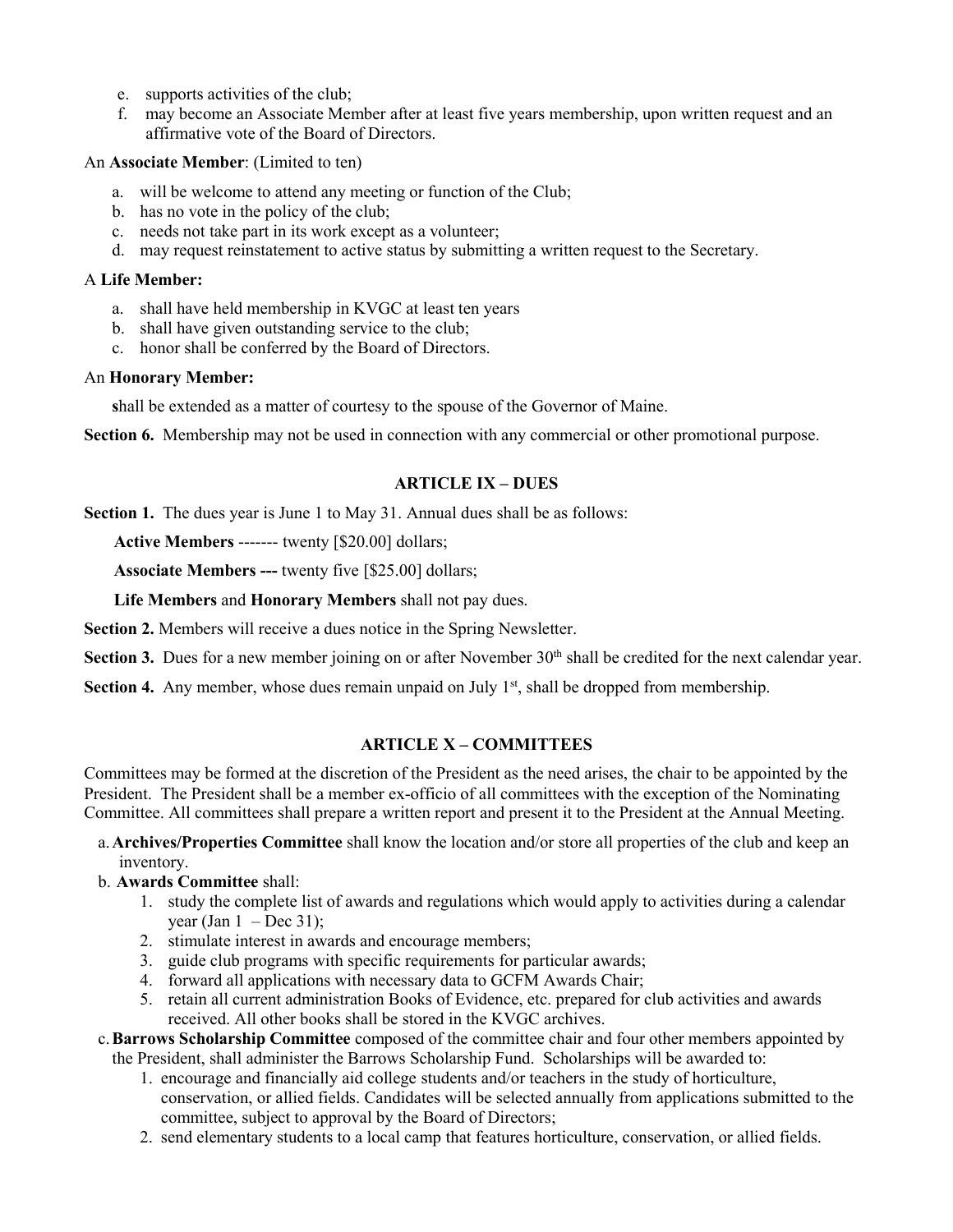- d.**Birds and Wildflowers Committee** shall promote the protection of bird life and wildflowers; observe and study birds, and give reports at regular meetings.
- e.**Blue Star Highways Committee** shall encourage continued interest in the upkeep of the existing markers and plantings.
- f. **Bylaws Committee** shall keep the club bylaws current and in compliance with the NGC and GCFM requirements as well as the current edition of *Roberts Rules Of Order Newly Revised.*
- g. Civic Activities shall promote any planned activity which leads to community improvement. With the assistance of the Awards Committee, apply for GCFM Civic Development awards, deadline April 1.
- h.**Communications Committee** shall utilize e-mail or telephone to alert all members regarding meeting dates or important information.
- i. **Conservation Committee** shall promote all activities that lead to environmental improvement and report important conservation developments to the club.
- j. **Finance Committee** and the treasurer shall prepare an annual budget which shall be presented to the membership at the May meeting for consideration at the Annual Meeting in June.
- k.**Garden Therapy Committee** shall share gardening knowledge and skills with those who have special needs; work with staff members at nursing homes to assist in their floral, horticultural, and other therapeutic programs. . It shall share gardening knowledge and skills with those who have special needs; work with staff members at nursing homes to assist in their floral, horticultural, and other therapeutic programs. With the assistance of the Awards Committee, apply for GCFM Garden Therapy awards, deadline April 1.
- l. **Horticulture Committee** shall stimulate interestin all phases ofhorticulture and write horticulture tips to be printed in the yearbook for each meeting. The club shall have two horticulture workshops each year.
- m. **Hostess Committee** shall obtain refreshment hostesses for each meeting. The chair shall attend the meeting of the Program Committee to coordinate the refreshments and decorations for each meeting.
- n.**Legislative Council Committee** shall attend legislative councilmeetings that are of interest to GCFM and submit periodic reports to the club.
- o.**Love Fund/Memorial Committee** shall be responsible for the living memorial with approval/assistance of the President and send cards to members who are ill or bereaved.
- p.**Membership Committee** shall be responsible for inviting new members to join the club and the chair shall coordinate with the Treasurer to keep an accurate list of members. See also Article VIII – Membership.
- q.**Nominating Committee** of thre**e** shall be elected by the members in even numbered years at the regular meeting in November. The committee shall choose a chair. This committee shall nominate a slate of officers and report at the regular meeting in May. The election and installation of officers shall take place at the Annual Meeting in June.
- r. **Program Committee** shall prepare the programs for the year being aware of the National objectives.
- s. **Publicity Committee** shall write publicity notices on the activities ofthe club for newspapers and other media and present it in a timely fashion. Photographs and articles of activities shall be printed and sent to the Awards Chair and the Historian for the scrapbook.
- t. **Publicity Press Book Committee** shall prepare a book of evidence to be submitted to the GCFM Awards Chair with appropriate NCG Application Form by January  $25<sup>th</sup>$  which is to include clippings of: newspaper, magazine, newsletter, notices or flyers for one-time event, or any printed publication. (e.g. your state or regional official publication, The National Gardener, etc.), with the name and date of publication over each article. Clear photocopies are permitted; reduced photocopies oflarge or lengthy articles are permitted. Downloading of published newspaper articles from the Internet is permitted. Each published item must contain the name of organization and/or individual/s identified as a member of the organization. Underline first use of name of organization and/or member in each article. Articles should include who, what, when, where, etc. where applicable; publicity should relate to organization's or individual's projects and/or activities; promotion of NGC objectives and goals.
- u.**Resolutions Committee** shall prepare and present at the Annual Meeting, a resolution for each deceased member.
- v.**Ways and Means Committee** shall oversee fund raising and propose ideas for approval by the membership for projects to supplement the income of the club.
- w. **Website Committee** shall keep up to date information on the KVGC website and the KVGC area onthe GCFM website. Provide the URL and member sign on and password for the following: NGC **http://gardenclub.org/** Member pumpkin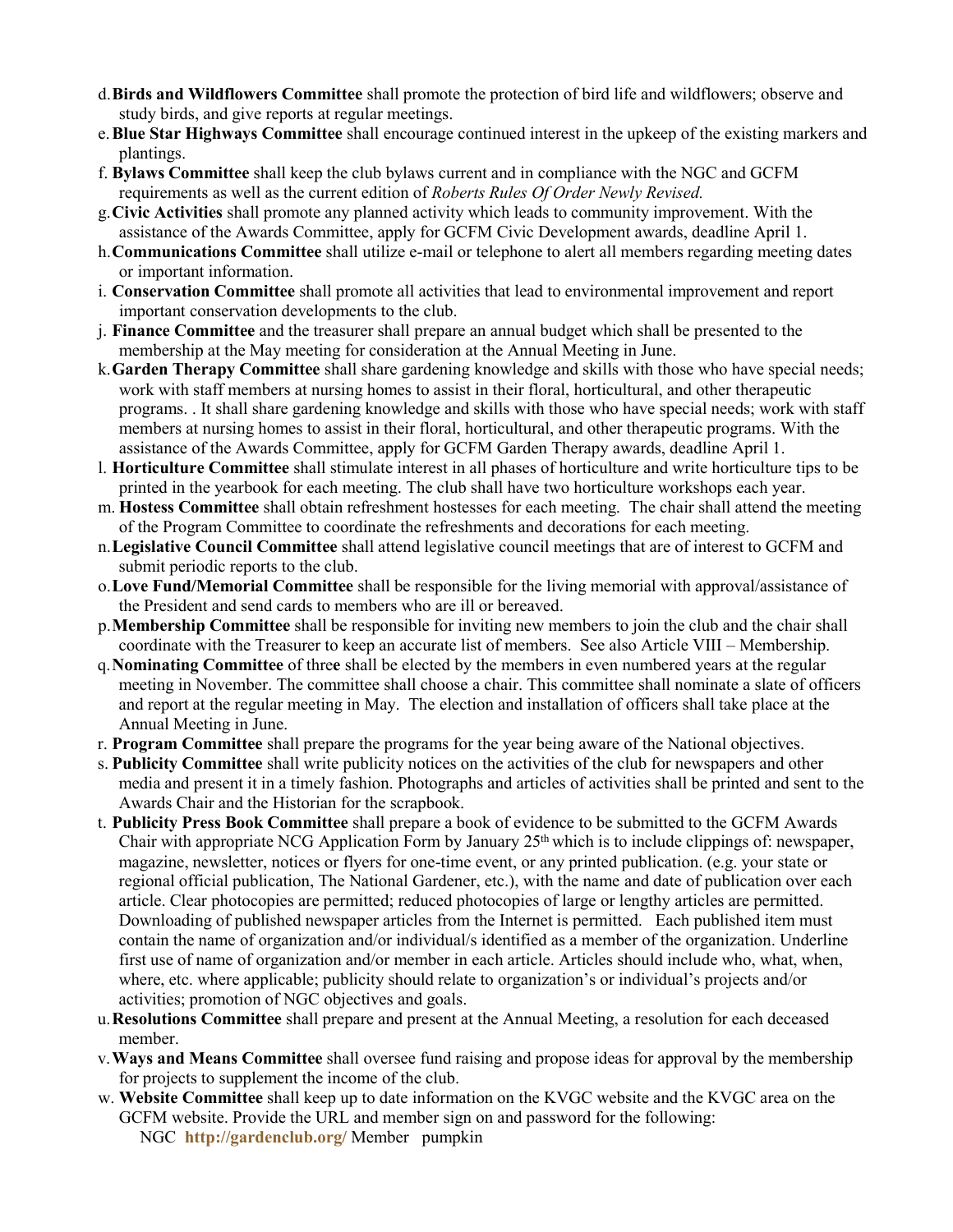GCFM **http://www.mainegardenclubs.org/** Member pinecone KVGC **http://www.kennebecvalleygardenclub.org/** kvgc2016 pinecone

- x.**Yearbook Committee** shall prepare the yearbook or supplement for the year in accordance with National guidelines. Current yearbooks shall be sent to the GCFM President, Recording Secretary, and Program/Yearbook Chair as well the Kennebec District Director, and the club presidents in the Kennebec District by November 1.
- y.**Youth Activities Committee** shall coordinate work done with young people. With the assistance of the Awards Committee apply for NGC Awards, due January 15 and GCFM Awards due April 1.

### **ARTICLE XI -- ORDER OF MEETINGS**

Meetings shall be conducted as follows, unless otherwise announced:

- Call to Order
- Introduction of new members and guests
- $\bullet$  Minutes of previous meeting
- Treasurer's statement
- Reports of standing and special committees
- Unfinished business
- New business
- Program
- Adjournment

### **ARTICLE XII – AMENDMENTS**

These bylaws may be amended by a two-thirds vote of those present at any regular meeting, provided the proposed amendment has been read at the previous regular meeting and/or submitted in writing to the members at least two weeks before the meeting at which time the amendment is to be acted upon.

#### **ARTICLE XIII – DISSOLUTION**

In the event of the dissolution of the Kennebec Valley Garden Club, after all bills have been paid, the total assets shall be liquidated and allotted to the Scholarship Fund of the Garden Club Federation of Maine, Inc. No money shall inure to a member or individual as specified in Section 501 [c] [3] of the Internal Revenue Code or corresponding section of any future federal tax code.

Ann P. Thomas, Chair

Revised April 5, 2016 Amended August 2, 2016 Amended May 2, 2017